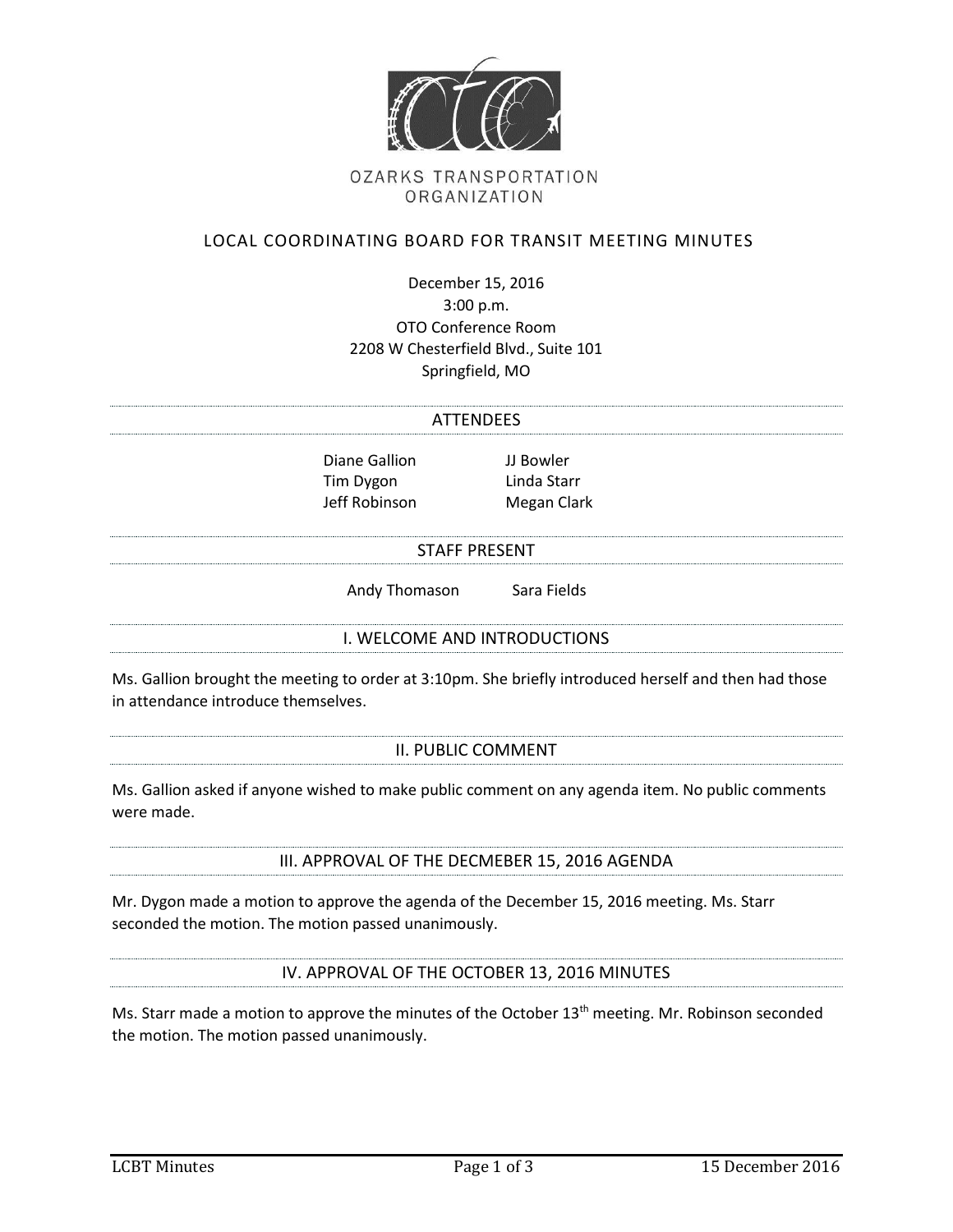## **a) 5310 Vehicle Update**

Mr. Thomason gave a brief update of recent 5310 applications. Per information provided by Ms. Evers, vehicles have been purchased for the Council of Churches, Christian County Enterprises (OATS), and Arc of the Ozarks. Additionally, Mr. Thomason gave an update of applications approved in June 2016. MODOT has the applications and is working to get them entered into the appropriate grant software. Some funds must be de-obligated from past grants. Members of the LCBT expressed interest in having these vehicles purchased as soon as possible.

## VI. NEW BUSINESS

### **a) Scoring Section 5310 Applications**

Mr. Thomason briefly reviewed the amount of funding available in FY 16 through FY 20. He expects the LCBT will award all of FY 17 funds and most of FY 18 funds during this meeting.

The LCBT began by scoring traditional 5310 applications. Ozark Senior Center wanted a replacement vehicle to transport seniors in eastern Christian County. Arc of the Ozarks wanted two replacement buses to serve clients in independent living environments. OATS wanted 3 new vehicles to offer new and expanded services in Christian County. The LCBT prioritized application to help MoDOT allocate funds across FY 17 and FY 18.

| Traditional Activities (Vehicle purchases) |                                                   |       |                                |
|--------------------------------------------|---------------------------------------------------|-------|--------------------------------|
| Priority                                   |                                                   |       |                                |
| Order                                      | Organization/Vehicle                              | Score | <b>Federal Funds Requested</b> |
|                                            | <b>Ozark Senior Center/ Accessible</b><br>Minivan | 55    | \$26,786                       |
| $\overline{2}$                             | Arc of the Ozarks/ Wide Body Cutaway              | 50    | \$41,643                       |
| 3                                          | OATS/High Roof Long Conversion                    | 50    | \$50,426                       |
| 4                                          | Arc of the Ozarks/ Wide Body Cutaway              | 50    | \$41,643                       |
| 5                                          | OATS/ Wide Body Cutaway                           | 50    | \$46,091                       |
| 6                                          | OATS/ Wide Body Cutaway                           | 50    | \$46,091                       |

The LCBT also scored CU's application for nontraditional 5310 projects. CU wishes to improve accessibility along W. Division, in cooperation with the City of Springfield. The CU application for \$325,534 received 55 points.

All projects were awarded funding.

## **b) Draft TCP Surveys**

Mr. Thomason shared draft surveys with the LCBT. The surveys included a user survey, a transportation provider survey, and a human service agency survey. He asked for input on the surveys by 12/22 if possible. Mr. Robinson expressed doubt he could comment by then, but would